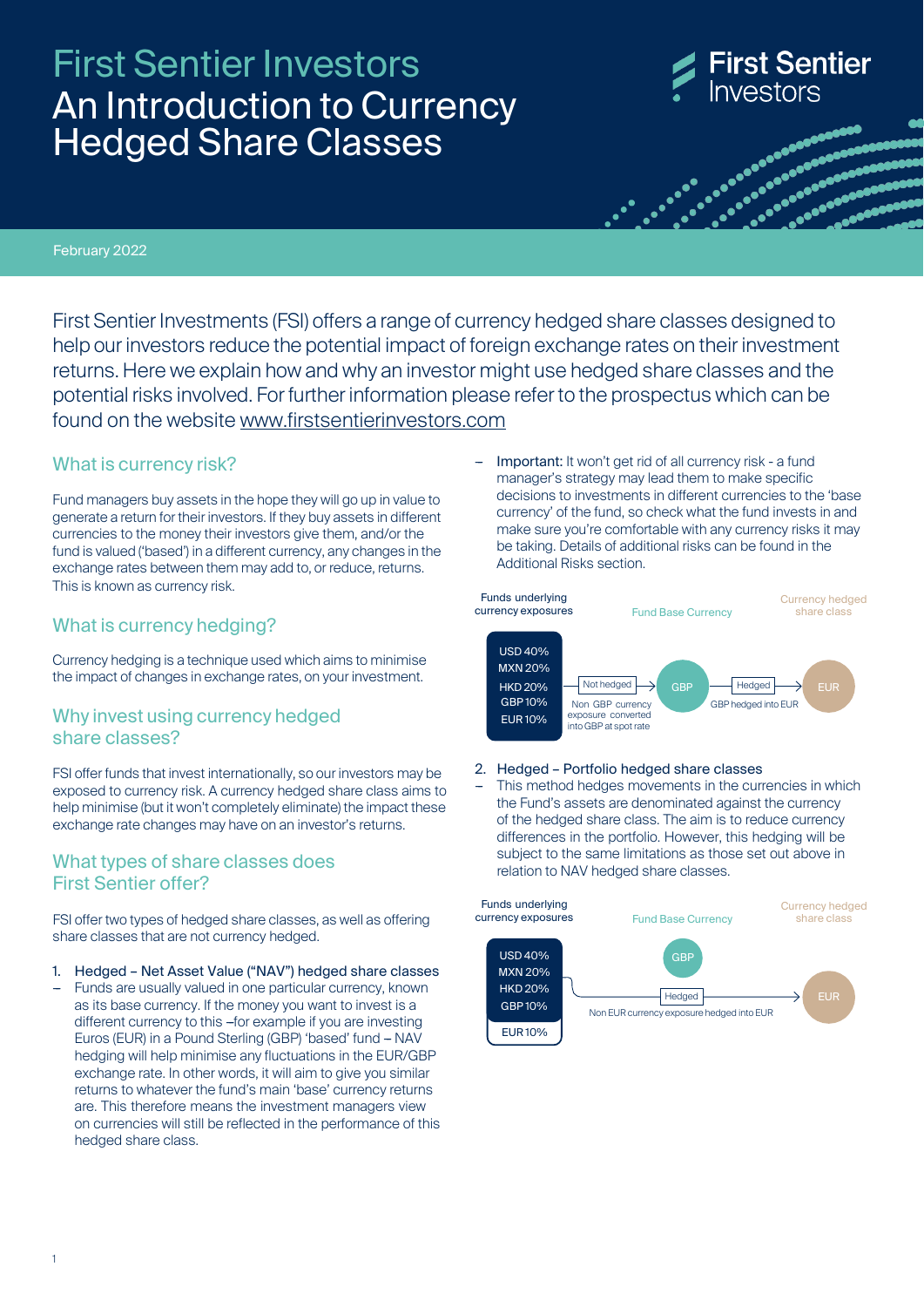### 3. Unhedged

No currencies are hedged. This means in addition to the rises and falls in the value of the portfolio's investments, your returns may be boosted or reduced by: (a) any changes in exchange rates that the portfolio may be exposed to; and (b) any changes in exchange rates between the base currency and the currency of the share class (if different).



# What are the potential impacts of using currency hedged share classes on performance?

The following graph shows the potential differences in performance between NAV hedged share class and unhedged due to changes in exchange rates. It also highlights how NAV hedging aims to track the performance of the base currency (USD), but will not do so completely. You'll see the performance of the NAV hedged class doesn't exactly perform in line with the base currency, please see the sections below which explain why this is.



Graphs are hypothetical and for illustrative purposes only, they do not represent the performance of any of FSI's fund range.

The following graph shows the potential differences in performance between a portfolio hedged share class and an unhedged share class due to changes in exchange rates. It also highlights how portfolio hedging makes the hedged share class perform differently to the performance of the base currency (GBP) and an unhedged class. Please see the sections below which explain potential risks posed by the performance of currency hedged share classes.



Graphs are hypothetical and for illustrative purposes only, they do not represent the performance of any of FSI's fund range.

### What are the potential risks posed both to investors and performance through the use of currency hedged share classes?

- Hedged share classes have additional costs to unhedged share classes. These are charged at an individual share class level and will erode a small proportion of an investor's potential returns.
- While currency hedged share classes aim to protect investors from adverse movements in currencies, they remove the possibility of profiting from them.
- Share class hedging cannot eliminate all currency risks. See EUR the section below for a list of additional risks.

Further Information. For more details regarding the risks associated with investment, please refer to the prospectus.

#### Additional risks:

- The financial instruments used to create hedges, carry risks that may have an adverse impact on the hedged share class and on other share classes in the same fund
- Investors in currency hedged share classes are exposed to the risk that the counterparty on the other side of the derivative contract defaults when payment is due.
- Hedges are done through agreements to buy or sell a currency at a specified time in the future. Any additional gains resulting from these agreements cannot be invested until the contract expires. This can detract from the performance of the fund in a rising market.
- Mistiming between when an investment is made and when a hedge is applied can create temporary currency exposures and realise losses and gains after the hedging event.
- Hedging may not be possible where restrictions exist for certain currencies.
- Interest rate differentials-this arises where interest rates differ between currencies, meaning that an investor would earn more by holding one currency than the other.

## Hedged share classes available:

#### UK ICVC – all hedged share classes have 'Hedged' in the share class name:

| NAV Hedging: | Portfolio Hedging:                                         |
|--------------|------------------------------------------------------------|
| N/A          | <b>First Sentier Global Listed</b><br>Infrastructure Fund  |
|              | 2. First Sentier Global Property<br>Securities Fund        |
|              | 3. First Sentier Japan Focus Fund                          |
|              | 4. First Sentier Responsible Listed<br>Infrastructure Fund |

#### Irish VCC:

| NAV Hedging:                                                                                                                                                                                                          | Portfolio Hedging:                                                                                                                                                                                                           |
|-----------------------------------------------------------------------------------------------------------------------------------------------------------------------------------------------------------------------|------------------------------------------------------------------------------------------------------------------------------------------------------------------------------------------------------------------------------|
| Within the VCC NAV hedged share classes<br>can be identified by the presence of<br>"Hedged N" at the end of the share class<br>name and a list of funds and share classes<br>available can be found in the prospectus | Within the VCC Portfolio hedged share<br>classes can be identified by the presence<br>of "Hedged P" at the end of the share class<br>name and a list of funds and share classes<br>available can be found in the prospectus. |
| 1. FSSA Hong Kong Growth Fund                                                                                                                                                                                         | 1. First Sentier Japan Equity Fund                                                                                                                                                                                           |

- 2. FSSA Asian Equity Plus Fund
- 3. First Sentier Asian Quality Bond Fund

Hedging:

Infrastructure Fund